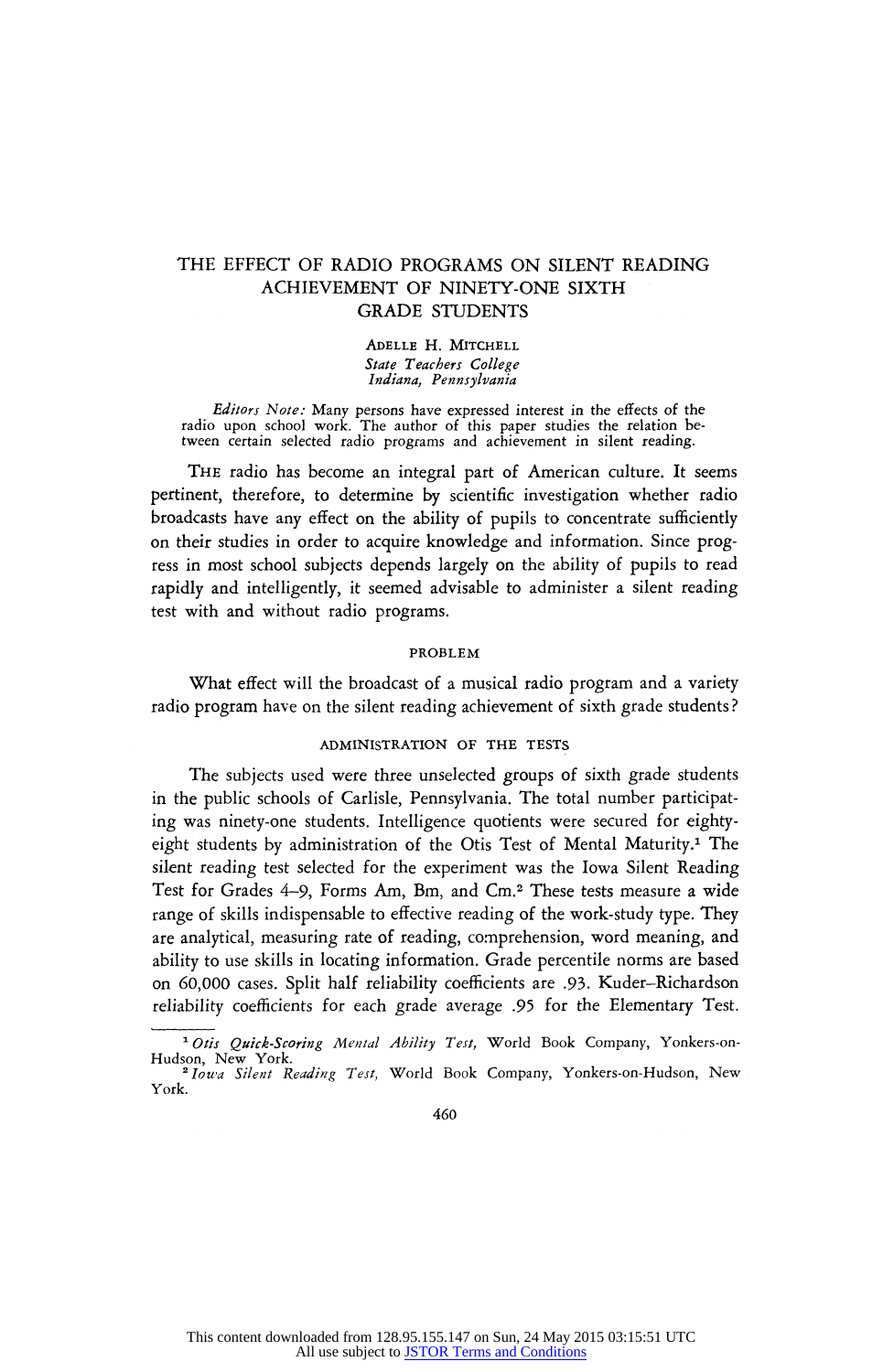The statistical formula used for computing the standard error of the differ**ence between the means was devised by Peters and Van Voorhis.1** 

**As a preliminary to the study the students were asked to indicate three**  choices of variety radio programs and three choices of musical radio programs. Tabulation of these choices revealed that the two variety radio pro**grams receiving the highest number of votes were Dagwood and Blondie**  and Edgar Bergen's Charlie McCarthy. The musical radio programs receiv**ing the highest number of votes were the Hour of Charm and the Hit Parade. A half hour transcription was made of each of these programs since the time required for administering each test was approximately fifty minutes. Form Am was administered with no radio program; Form Bm was administered with the variety program (Dagwood and Blondie and Charlie McCarthy) ; Form Cm was administered with the musical program (Hour of Charm and Hit Parade).** 

**The three forms of the test were administered on three successive days. In order to eliminate the effects of practice the rotation technique was used.** 

| Group                          | Form of Test           |                        |  |
|--------------------------------|------------------------|------------------------|--|
| $1_{---}$ Am(no radio program) | Bm (variety program)   | Cm(musical program)    |  |
| $2_{---}$ Bm (variety program) | $Cm$ (musical program) | $Am(no$ radio program) |  |
| 3——Cm(musical program)         | Am(no radio program)   | Bm (variety program)   |  |

**The students were unaware of the purpose of the tests. Prior to adm istration of Forms Bm and Cm the examiner stated merely that during the test period a radio program would be heard. After the administration of Forms Bm and Cm the students were asked to indicate by using the words yes or no whether they studied at home during radio programs. This infor mation was secured in order to determine which students were more or less conditioned and which were not conditioned to radio programs. \*** 

## **INTERPRETATION OF RESULTS**

**Table I shows the comparison of the achievement of the whole group on the reading test administered without a radio program and with a variety**  radio program. The difference between the means was 2.98 in favor of the **test administered without a radio program. The ratio of the mean difference to its standard error was 2.6. This ratio is statistically significant by conven tional standards since it passes the so called one per cent point.** 

<sup>&</sup>lt;sup>1</sup> Peters, C. C., and Van Voorhis, W. R., Statistical Procedures and Their Math **Procedures ematical Bases (1940), p. 165.**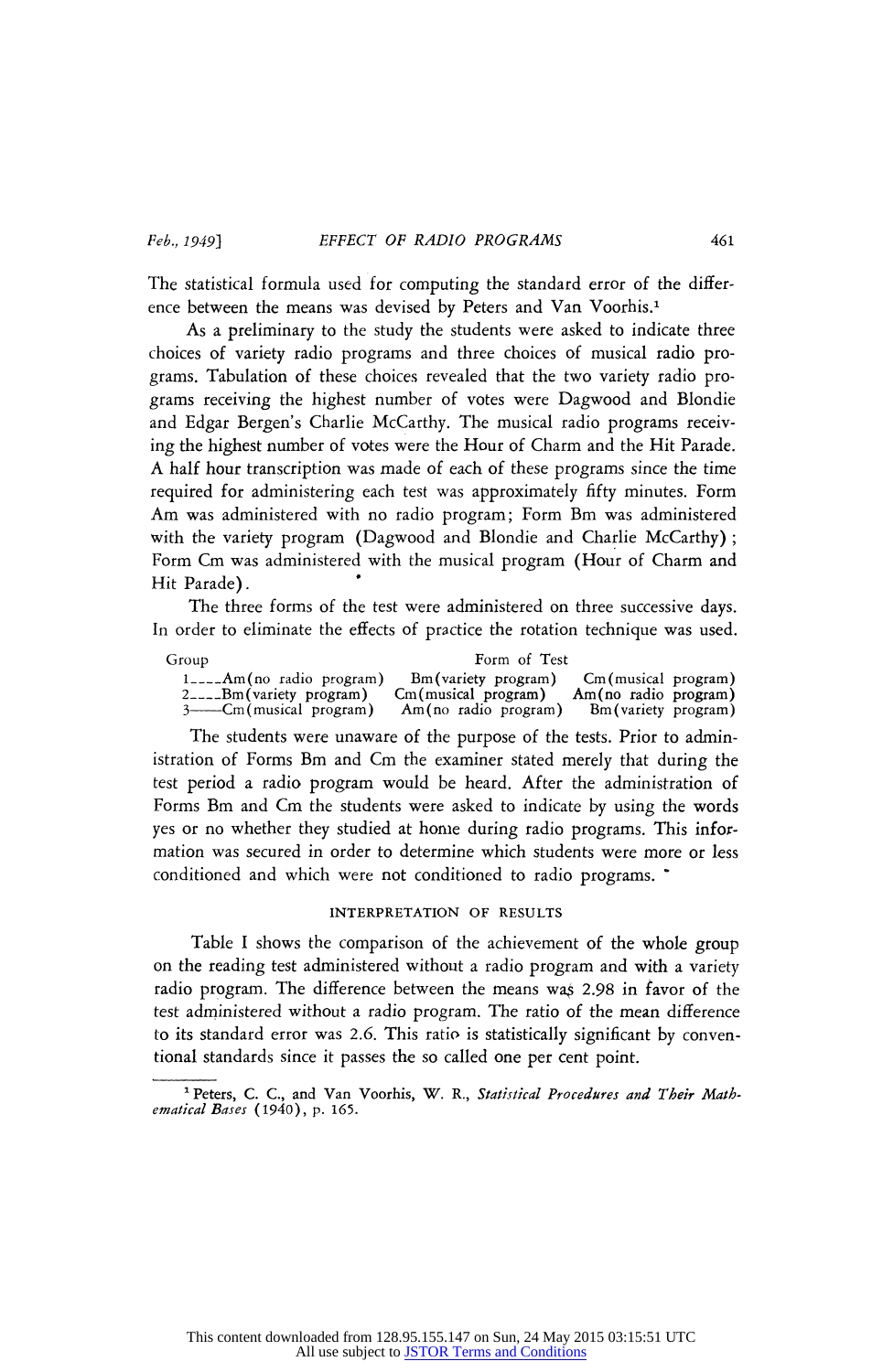#### **Table I**

#### **Comparison of the Reading Achievement of 91 Sixth Grade Students Without a Radio Program and with a Variety Program**

| Form | Mean                     | <b>Standard Error</b><br>of the Difference<br>Between Means | Critical<br>Ratio |
|------|--------------------------|-------------------------------------------------------------|-------------------|
| Diff | 147.31<br>144.33<br>2.98 |                                                             | 26                |

**Table II shows the comparison of the achievement of the whole group on the reading test administered without a radio program and with a musical radio program. The difference between the means was .11 in favor of the test administered without a radio program. The ratio of the mean difference to its standard error was .11 which is statistically insignificant. This would indicate that the musical radio program had no adverse effect on the reading achievement.** 

**Table II** 

**Comparison of the Reading Achievement of 91 Sixth Grade Students Without a Radio Program and with a Musical Program** 

| Form  | Mean             | <b>Standard Error</b><br>of the Difference  <br><b>Between Means</b> | Critical<br>Ratio |
|-------|------------------|----------------------------------------------------------------------|-------------------|
| Diff. | 147.31<br>147.20 | 1.02                                                                 |                   |

In order to determine whether sex was a significant factor in achieve**ment under the experimental conditions means were computed for 47 girls' and for 44 boys. Table III shows that the difference between the means for the girls on the reading test administered without a radio program and with**  a variety radio program was 2.85 in favor of the test administered with a radio program. The ratio of the mean difference to its standard error **w** 1.7. This is an appreciable difference, but does not quite reach the conven**tional levels demanded for statistical significance. Nevertheless, so great a difference would be gotten by chance only about four times in one hundred on the obtained side.**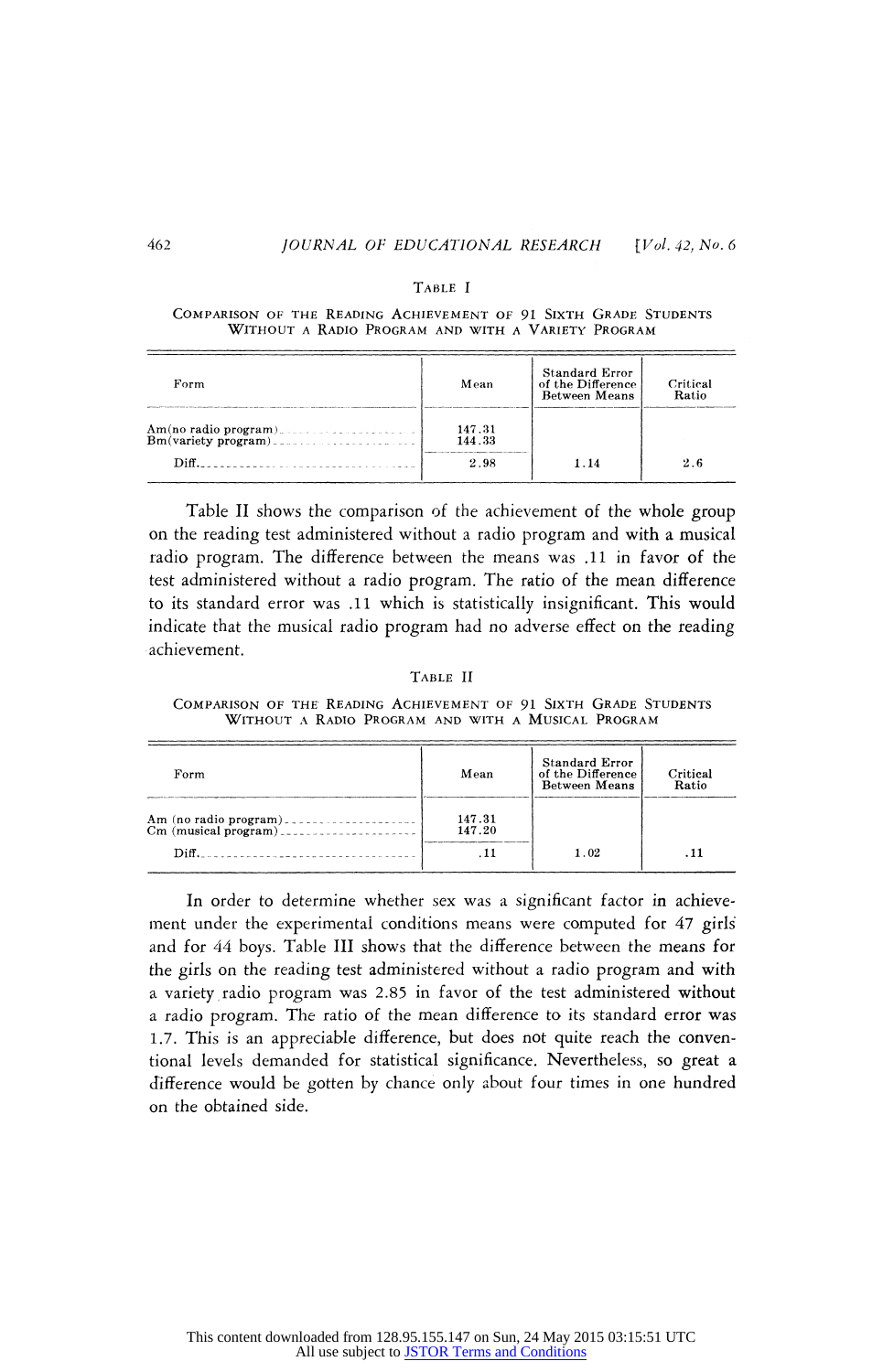## **Feb., 1949] EFFECT OF RADIO PROGRAMS 463**

## **Table III**

# **COMPARISON OF THE READING ACHIEVEMENT OF 47 SIXTH GRADE GIRLS WITH a** RADIO PROGRAM **and with a Variety Radio Program**

| Form  | Mean                     | <b>Standard Error</b><br>of the Difference<br><b>Between Means</b> | Critical<br>Ratio |
|-------|--------------------------|--------------------------------------------------------------------|-------------------|
| Diff. | 150.04<br>147.19<br>2.85 | 1.66                                                               | 1.7               |

**Table IV shows that the difference between the means for the girls on the reading test administered without a radio program and with a musical radio program was .76 in favor of the test administered without a radio program. The ratio of the mean difference to its standard error was .51 which is statistically insignificant. This would indicate that the musical radio program did not seriously affect the reading achievement of this group.** 

## **Table IV**

## **Comparison of the Reading Achievement of 47 Sixth Grade Girls Without a Radio Program and with a Musical Radio Program**

| Form                                                   | Mean                     | Standard Error<br>of the Difference<br><b>Between Means</b> | Critical<br>Ratio |
|--------------------------------------------------------|--------------------------|-------------------------------------------------------------|-------------------|
| Am (no radio program)<br>Cm (musical program)<br>Diff. | 150.04<br>149.28<br>. 76 |                                                             | 51                |

## **Table V**

**COMPARISON OF THE READING ACHIEVEMENT OF 44 SIXTH GRADE BOYS WITH**<br>**a RADIO Program and with a Variety Radio Program** 

| Form | Mean                     | <b>Standard Error</b><br>of the Difference<br><b>Between Means</b> | Critical<br>Ratio |
|------|--------------------------|--------------------------------------------------------------------|-------------------|
| Diff | 144.39<br>141.27<br>3.12 | 1.57                                                               | 2.0               |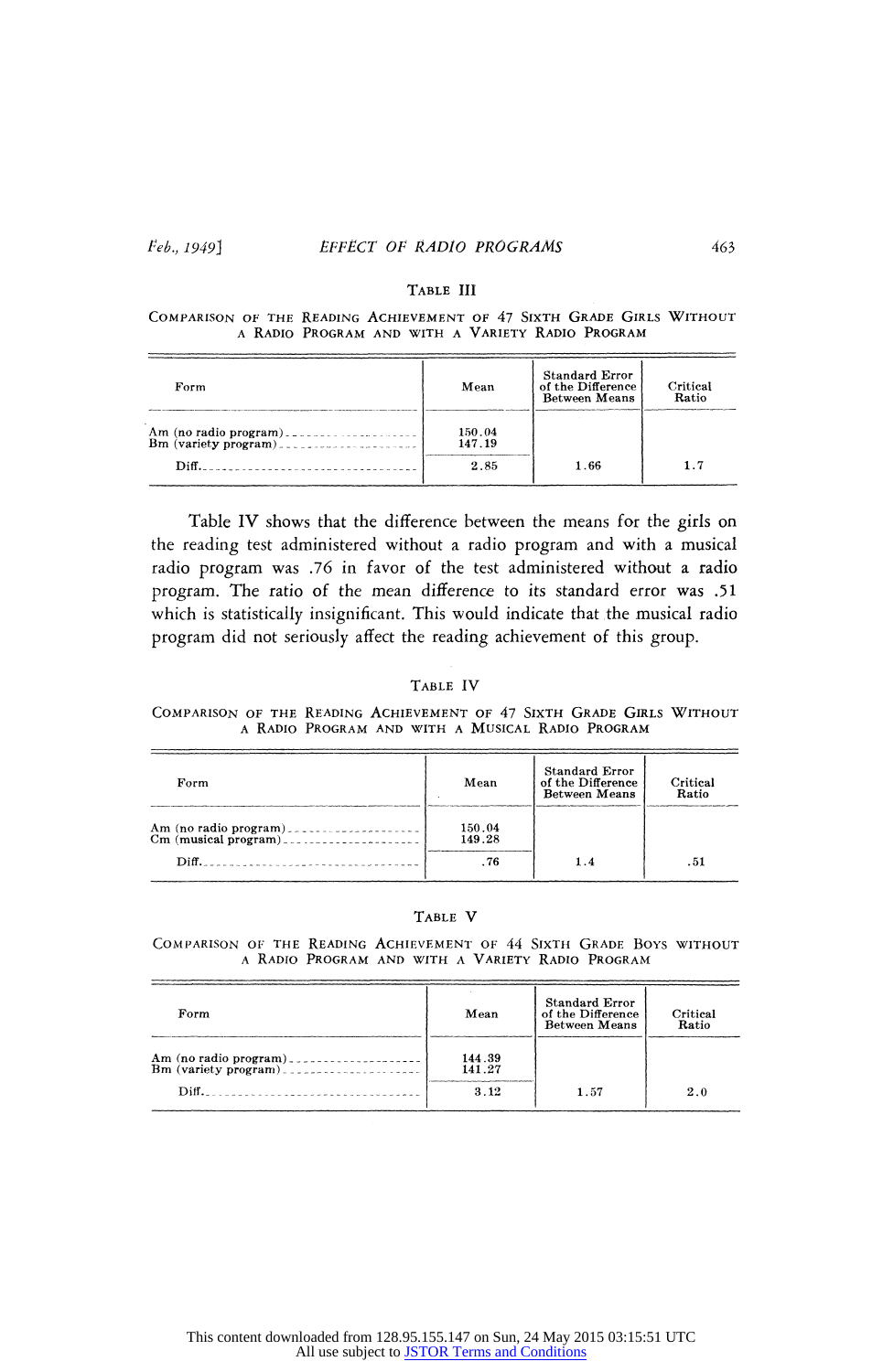**Table V shows that the difference between the means for the boys on the reading test administered without a radio program and with a variety radio program was 3.12 in favor of the test administered without a radio program. This ratio is statistically significant by conventional standards since it passes The ratio of the mean difference to its standard error was 2.0. the five per cent point.** 

## **Table VI**

**Comparison of the Reading Achievement of 44 Sixth Grade Boys without a Radio Program and With a Musical Radio Program** 

| Form             | Mean                    | <b>Standard Error</b><br>of the Difference<br><b>Between Means</b> | Critical<br>Ratio |
|------------------|-------------------------|--------------------------------------------------------------------|-------------------|
| $\mathbf{Diff.}$ | 144.39<br>144.98<br>.59 | 1.54                                                               | .38               |

**Table VI shows the difference between the means for the boys on the reading test administered without a radio program and with a musical radio program was .59 in favor of the test administered with the musical radio program. The ratio of the mean difference to its standard error is .38 which**  is statistically insignificant. This would indicate that the reading achieve**ment of this group was not affected by the musical radio program.** 

## **Table VII**

**Comparison of the Reading Achievement of 37 Sixth Grade Students without a Radio Program and with a Variety Radio Program (I.Q. Above 100)** 

| Form  | Mean             | Standard Error<br>of the Difference<br><b>Between Means</b> | Critical<br>Ratio |
|-------|------------------|-------------------------------------------------------------|-------------------|
| Diff. | 156.84<br>156.68 | 1.83                                                        | -09               |

**In order to determine whether intelligence was a significant factor in achievement under the experimental conditions means were computed for 37 students whose I. Q.'s ranged from 101 to 157; for 19 students whose**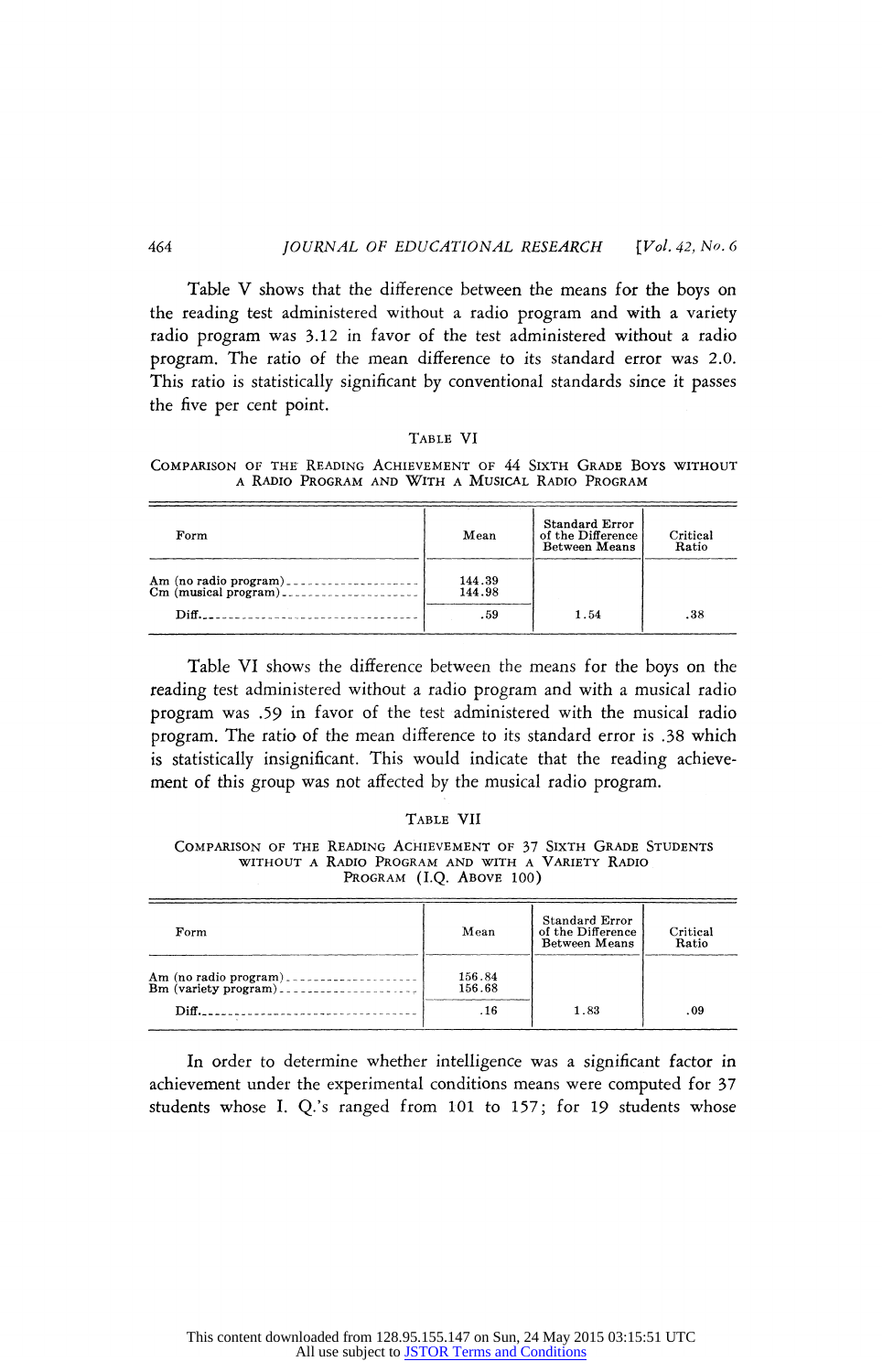**I. Q.'s ranged from 90 to 100; and for 32 students whose I. Q.'s ranged from 61 to 90. Table VII shows that the difference between the means on the reading test administered without a radio program and with a variety**  radio program for the group whose **I**. Q.'s were above 100 was .16 in fav **of the test administered without a radio program. The ratio of the mean difference to its standard error was .09 which is statistically insignificant. This would indicate that the reading achievement of this group was not affected by the variety radio program.** 

**Table VIII shows that the difference between the means on the reading test administered without a radio program and with a musical radio**  gram for the group whose I. Q.'s were above 100 was 3.97 in favor of the **property test administered with a musical radio program. The ratio of the mean differ**  ence to its standard error was 3.2 which is statistically significant. This indi**cates that with this group the reading achievement was greater on the test administered with the radio musical program.** 

## **Table VIII**

**Comparison of the Reading Achievement of 37 Sixth Grade Students without a Radio Program and with a Musical Radio**  PROGRAM (I.Q. ABOVE 100)

| Form                                                                                                                                                                                                                           | Mean                     | Standard Error<br>of the Difference<br>Between Means | Critical<br>Ratio |
|--------------------------------------------------------------------------------------------------------------------------------------------------------------------------------------------------------------------------------|--------------------------|------------------------------------------------------|-------------------|
| Diff. The contract of the contract of the contract of the contract of the contract of the contract of the contract of the contract of the contract of the contract of the contract of the contract of the contract of the cont | 156.84<br>160.81<br>3.97 | 1.26                                                 | 3.2               |

**Table IX shows that the difference between the means on the reading test administered without a radio program and with a variety radio program for the group whose I.Q.'s ranged from 90 to 100 was 5.79 in favor of the test administered without a radio program. The ratio of the mean difference to its standard error was 1.9. This is an appreciable difference, but does not quite reach the so called live per cent point. Nevertheless so great a different vector ence would be gotten by chance only about three times in one hundred. This would indicate that the reading achievement was somewhat affected by the variety radio program.**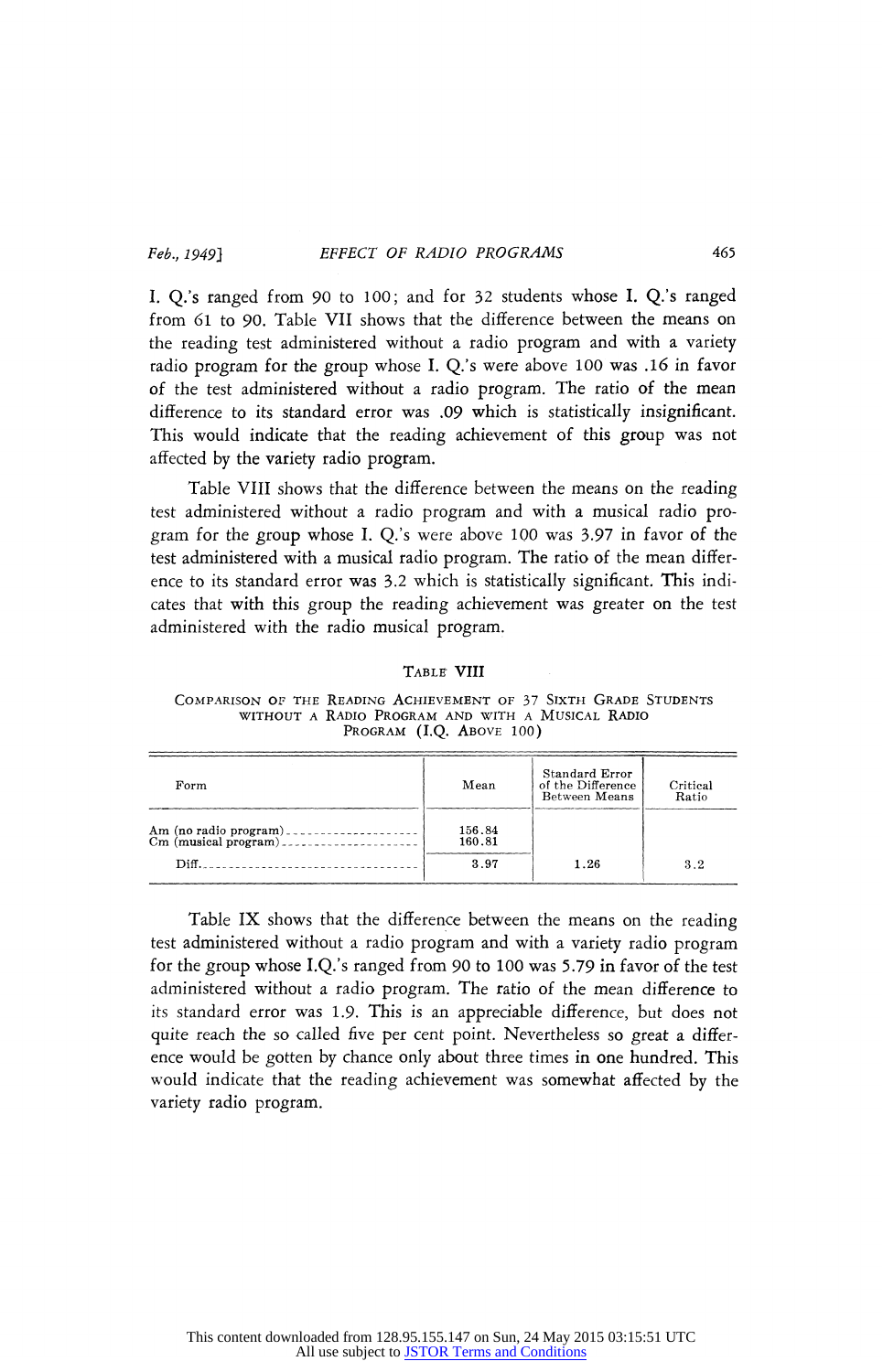## **Table IX**

#### **Comparison of the Reading Achievement of 19 Sixth Grade Students without a Radio Program and with a Variety Radio Program (I.Q. 90-100)**

| Form | Mean                     | Standard Error<br>of the Difference<br>Between Means | Critical<br>Ratio |
|------|--------------------------|------------------------------------------------------|-------------------|
| Diff | 145.74<br>139.95<br>5.79 | 3.04                                                 | ם ו               |

**Table X shows that the difference between the means on the reading test administered without a radio program and with a musical radio program for the group whose I. Q.'s ranged from 90 to 100 was 4.00 in favor of the test administered without a radio program. The ratio of the mean difference to its standard error was 1.4 which is statistically insignificant. This would indicate that the musical radio program had little adverse effect on the reading achievement of this group.** 

**Table X Comparison of the Reading Achievement of 19 Sixth Grade Students without a Radio Program and with a Musical Radio Program (I.Q. 90-100)** 

| Form | Mean                     | Standard Error<br>of the Difference<br>Between Means | Critical<br>Ratio |
|------|--------------------------|------------------------------------------------------|-------------------|
| Diff | 145.74<br>141.74<br>4.00 | 2.95                                                 |                   |

**Table XI shows that the difference between the means on the reading test administered without a radio program and with a variety program for the group whose I. Q.'s were below 90 was 2.79 in favor of the test admin istered without a radio program. The ratio of the mean difference to its standard error was 1.9. This is an appreciable difference, but does not quite reach the five per cent point. Nevertheless so great a difference would be gotten by chance only about three times in one hundred. This would indicate that the reading achievement of this group was somewhat affected by the variety radio program.**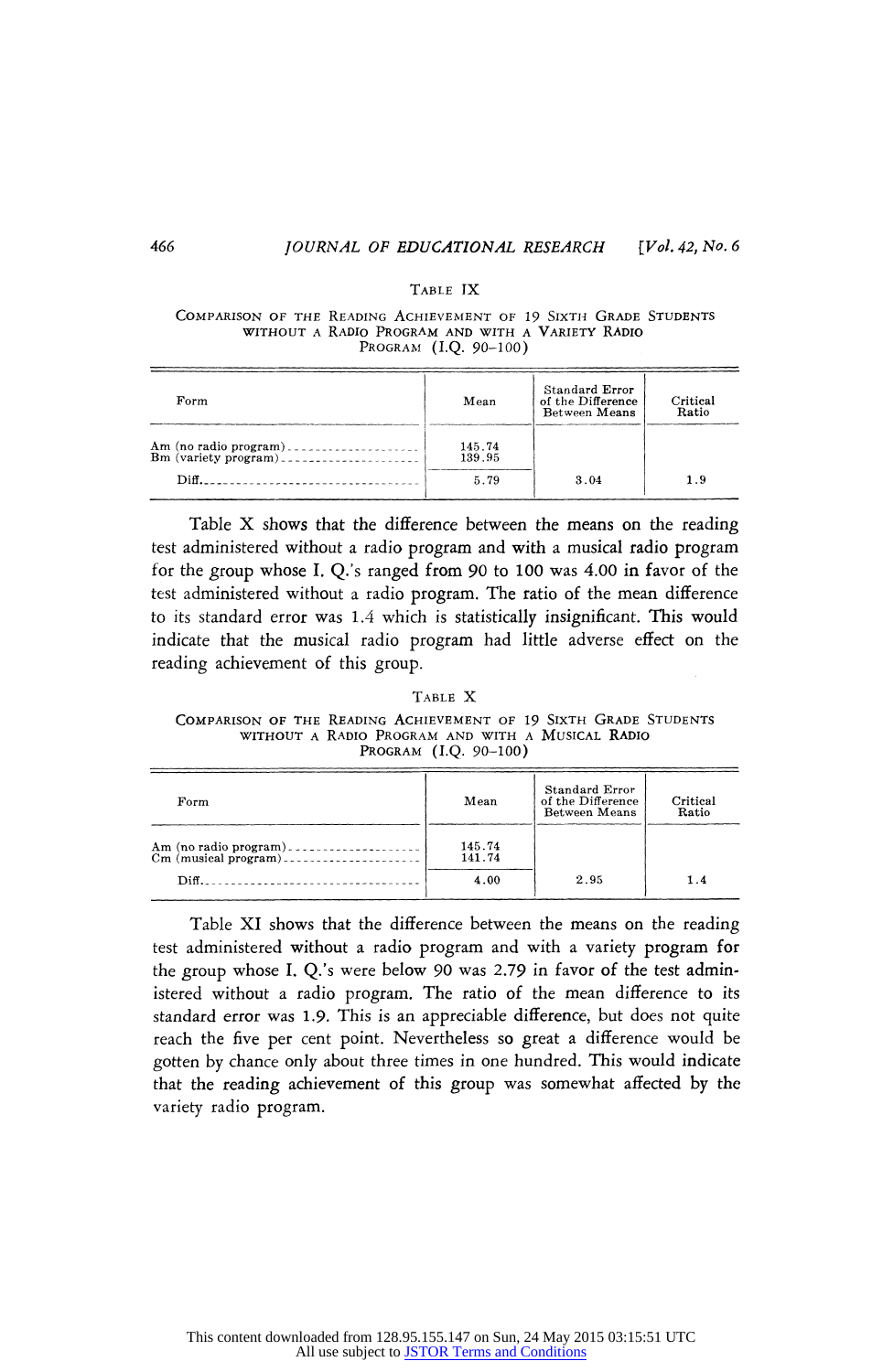## **Feb., 1949} EFFECT OF RADIO PROGRAMS 461**

## **Table XI**

## **Comparison of the Reading Achievement of 32 Sixth Grade Students without a Radio Program and with a Variety Radio Program (I.Q. Below 90)**

| Form                    | Mean                     | Standard Error<br>of the Difference<br>Between Means | <b>Critical</b><br>Ratio |
|-------------------------|--------------------------|------------------------------------------------------|--------------------------|
| $Diff.$ $\qquad \qquad$ | 136.63<br>133.84<br>2.79 | 1.49                                                 | 19                       |

**Table XII shows that the difference between the means on the reading test administered without a radio program and with a musical radio program**  for the group whose I. Q.'s were below 90 was .72 in favor of the te administered without a radio program. The ratio of the mean difference to its **standard error was .46 which is not statistically significant. This would indi cate that the musical radio program had little adverse effect on the reading achievement of this group.** 

#### **Table XII**

**Comparison of the Reading Achievement of 32 Sixth Grade Students without a Radio Program and with a Musical Radio Program (I.Q. Below 90)** 

| Form                                                                                                                                                                                                                                                                                                                                                                                                 | Mean                   | <b>Standard Error</b><br>of the Difference<br>Between Means | Critical<br>Ratio |
|------------------------------------------------------------------------------------------------------------------------------------------------------------------------------------------------------------------------------------------------------------------------------------------------------------------------------------------------------------------------------------------------------|------------------------|-------------------------------------------------------------|-------------------|
| Am (no radio program)<br>Cm (musical program)<br>$\mathbf{Diff}$ and $\mathbf{Diff}$ and $\mathbf{Diff}$ and $\mathbf{Diff}$ and $\mathbf{Diff}$ and $\mathbf{Diff}$ and $\mathbf{Diff}$ and $\mathbf{Diff}$ and $\mathbf{Diff}$ and $\mathbf{Diff}$ and $\mathbf{Diff}$ and $\mathbf{Diff}$ and $\mathbf{Diff}$ and $\mathbf{Diff}$ and $\mathbf{Diff}$ and $\mathbf{Diff}$ and $\mathbf{Diff}$ and | 136.63<br>135.91<br>72 | 1.56                                                        | .46               |

**Means were also obtained for the 61 students who indicated that they were accustomed to studying at home during radio programs and for the 30 students who indicated that they were not accustomed to studying at home during radio programs. It was impossible to determine scientifically the amount of conditioning which had taken place, so this must be regarded as a variable factor. Table XIII shows that the difference between the means on the reading test administered without a radio program and with a variety radio program for those who were more or less conditioned was 4.59 in**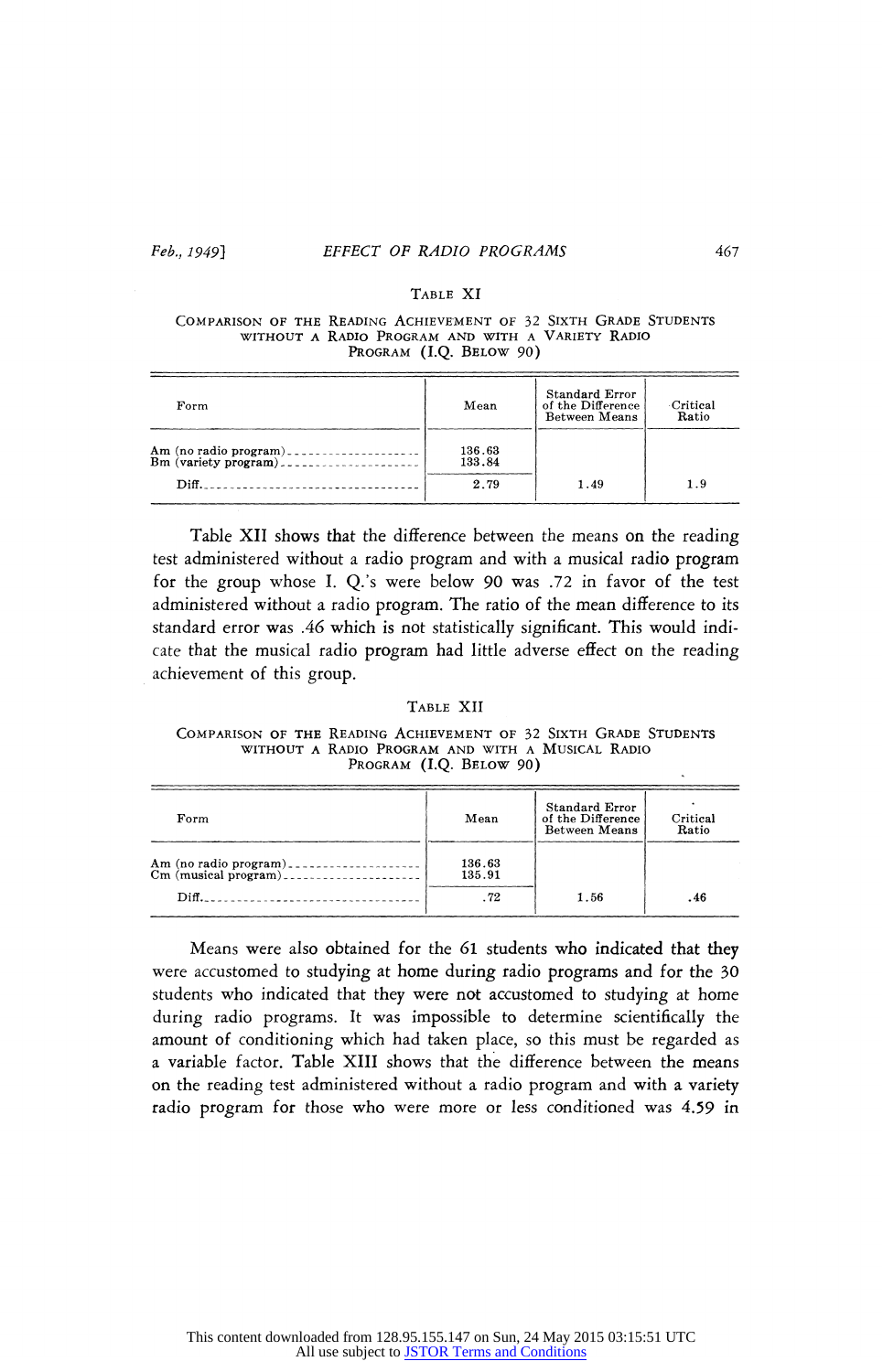**favor of the test administered without a radio program. The ratio of the mean difference to its standard error was 3.2 which is statistically significant. This indicates that with this group the variety radio program had an adverse effect on reading achievement.** 

#### **Table XIII**

## **Comparison of the Reading Achievement of 61 Conditioned Students without a Radio Program and with a Variety Radio Program**

| Form                                                                                                                                                                                                                                                                                                                                                | Mean                     | <b>Standard Error</b><br>of the Difference<br>Between Means | Critical<br>Ratio |
|-----------------------------------------------------------------------------------------------------------------------------------------------------------------------------------------------------------------------------------------------------------------------------------------------------------------------------------------------------|--------------------------|-------------------------------------------------------------|-------------------|
| $\mathbf{Diff}$ and $\mathbf{Diff}$ and $\mathbf{Diff}$ and $\mathbf{Diff}$ and $\mathbf{Diff}$ and $\mathbf{Diff}$ and $\mathbf{Diff}$ and $\mathbf{Diff}$ and $\mathbf{Diff}$ and $\mathbf{Diff}$ and $\mathbf{Diff}$ and $\mathbf{Diff}$ and $\mathbf{Diff}$ and $\mathbf{Diff}$ and $\mathbf{Diff}$ and $\mathbf{Diff}$ and $\mathbf{Diff}$ and | 147.56<br>142.97<br>4.59 | 1.44                                                        | 3.2               |

**Table XIV shows that the difference between the means on the reading**  test administered without a radio program and with a musical radio pro**gram for those who were more or less conditioned was 1.64 in favor of the test administered without a radio program. The ratio of the mean difference to its standard error was 1.3 which is statistically insignificant. This would indicate that the musical radio program had little adverse effect on the reading achievement of this group.** 

## **Table XIV**

**Comparison of the Reading Achievement of 61 Conditioned Students without a Radio Program and with a Muscal Radio Program** 

| Form  | Mean                     | Standard Error<br>of the Difference<br>Between Means | Critical<br>Ratio |
|-------|--------------------------|------------------------------------------------------|-------------------|
| Diff. | 147.56<br>145.92<br>1.64 | 1.25                                                 | 12                |

**Table XV shows that the difference between the means on the reading test administered without a radio program and with a variety radio program for those who indicated they were not conditioned was .67 in favor of the test administered with a variety radio program. The ratio of the mean differ**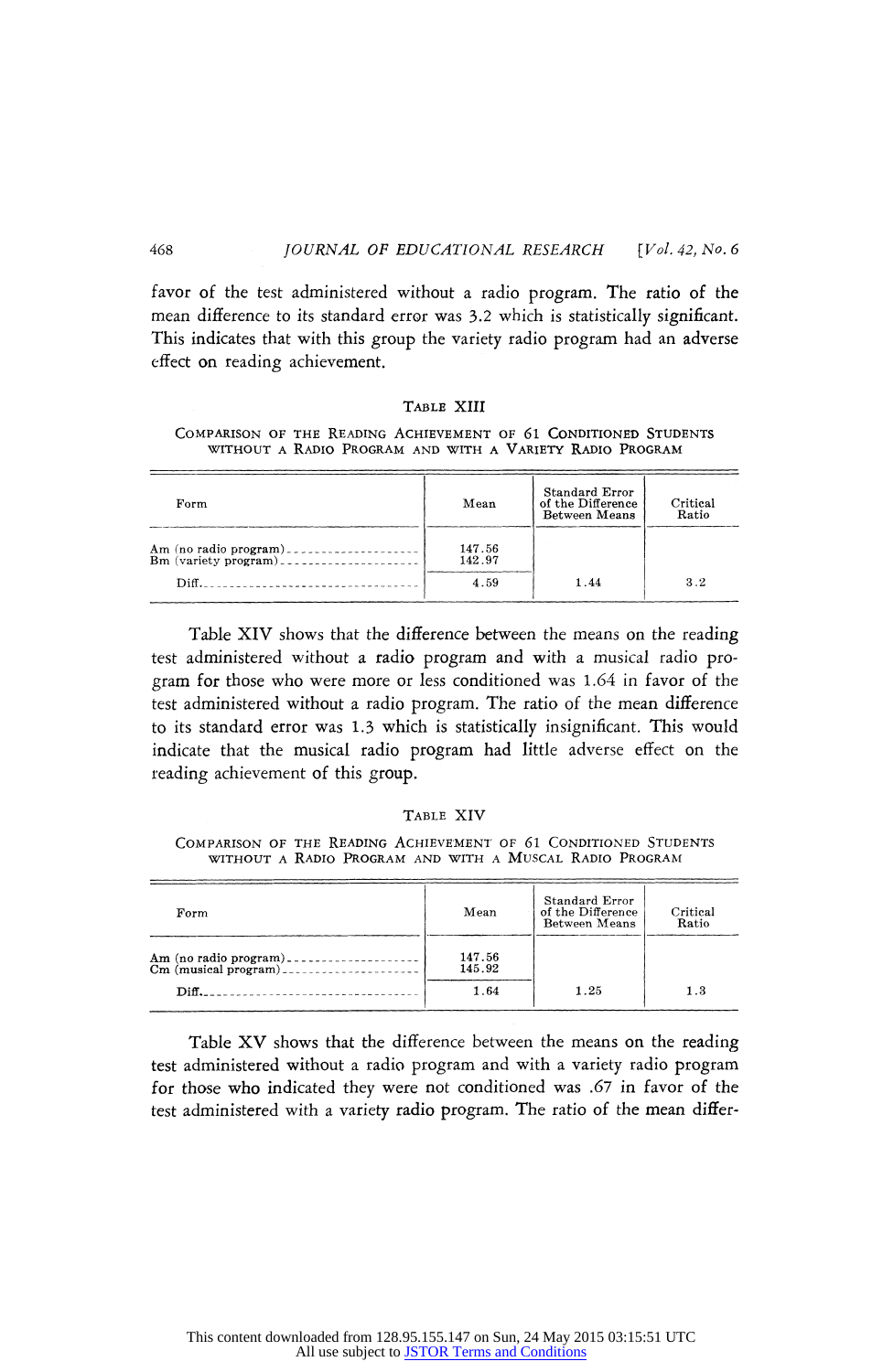**ence to its standard error was .37 which is statistically insignificant. This would indicate that the reading achievement of this group was not affected by the variety radio program.** 

#### **Table XV**

## **Comparison of the Reading Achievement of 30 Unconditioned Sixth Grade Students without a Radio Program and with a Variety Radio Program**

| Form                                                   | Mean             | <b>Standard Error</b><br>of the Difference<br>Between Means | Critical<br>Ratio |
|--------------------------------------------------------|------------------|-------------------------------------------------------------|-------------------|
| Am (no radio program)<br>Bm (variety program)<br>Diff. | 146.43<br>147.10 | 1.79                                                        | .37               |

**Table XVI shows that the difference between the means on the reading test administered without a radio program and with a musical radio program for those who indicated they were not conditioned was 3-37 in favor of the test administered with a musical radio program. The ratio of the mean differ ence to its standard error was 1.8. This is an appreciable difference, but does not quite reach the conventional level for statistical significance. Neverthe less, so great a difference would be gotten by chance only about three and a half times in one hundred. This would indicate that the reading achieve ment was somewhat greater on the test administered with a musical radio program.** 

## **Table XVI**

**Comparison of the Reading Achievement of 30 Unconditioned Sixth Grade Students without a Radio Program and with a Musical Radio Program** 

| Form  | Mean             | Standard Error<br>of the Difference<br>Between Means | Critical<br>Ratio |
|-------|------------------|------------------------------------------------------|-------------------|
|       | 146.43<br>149.43 |                                                      |                   |
| Diff. | 3.37             | 1.83                                                 | 1.8               |